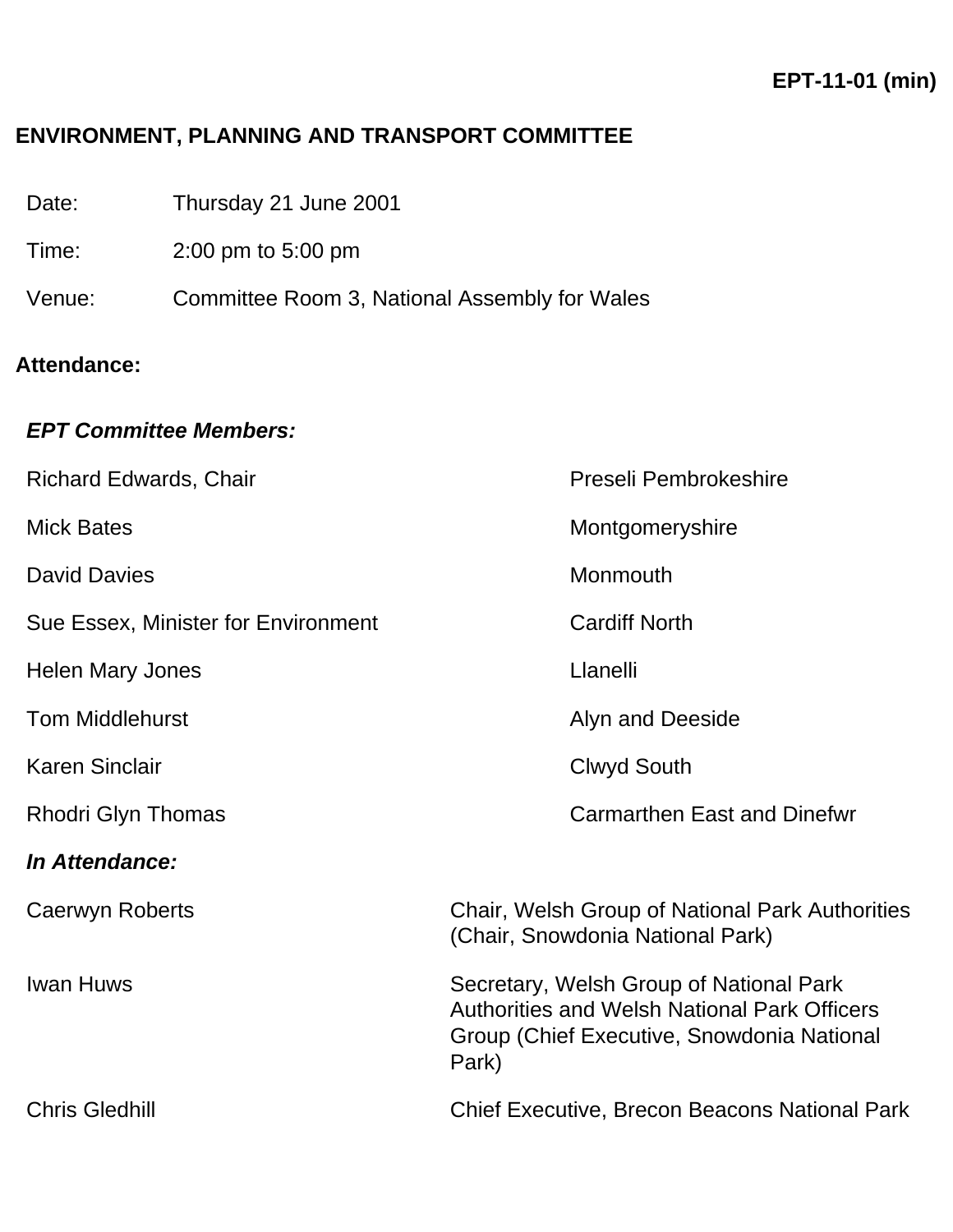| Nic Wheeler          | <b>Chief Executive, Pembrokeshire Coast National</b><br>Park   |
|----------------------|----------------------------------------------------------------|
| Roger Thomas         | Director, Environment Agency Wales                             |
| <b>Andrew Harvey</b> | Corporate Planning Manager, Environment<br><b>Agency Wales</b> |
| John Lloyd Jones     | <b>Chair, Countryside Council for Wales</b>                    |
| <b>Paul Loveluck</b> | <b>Chief Executive, Countryside Council</b>                    |
|                      | for Wales                                                      |
| Secretariat:         |                                                                |
| <b>Siwan Davies</b>  | <b>Committee Clerk</b>                                         |
| Vaughan Watkin       | <b>Deputy Committee Clerk</b>                                  |

### **Opening Remarks from Chair**

0.1 The Chair welcomed members, officials and members of the public to the meeting, and informed members of a change to the work programme - the Minister would be seeking their views on mapping regulations for the Countryside and Rights of Way Act at the next meeting on 27 June.

# **Item 1: Apologies, substitutions and declaration of interests**

1. Apologies had been received from Geraint Davies and John Griffiths.

1.2 The Chair invited members to declare any interests under Standing Order 4.5. Mick Bates declared that he was a partner in a farming business.

## **Item 2: Work Programmes of Countryside Council for Wales, Environment Agency Wales and the Welsh National Parks**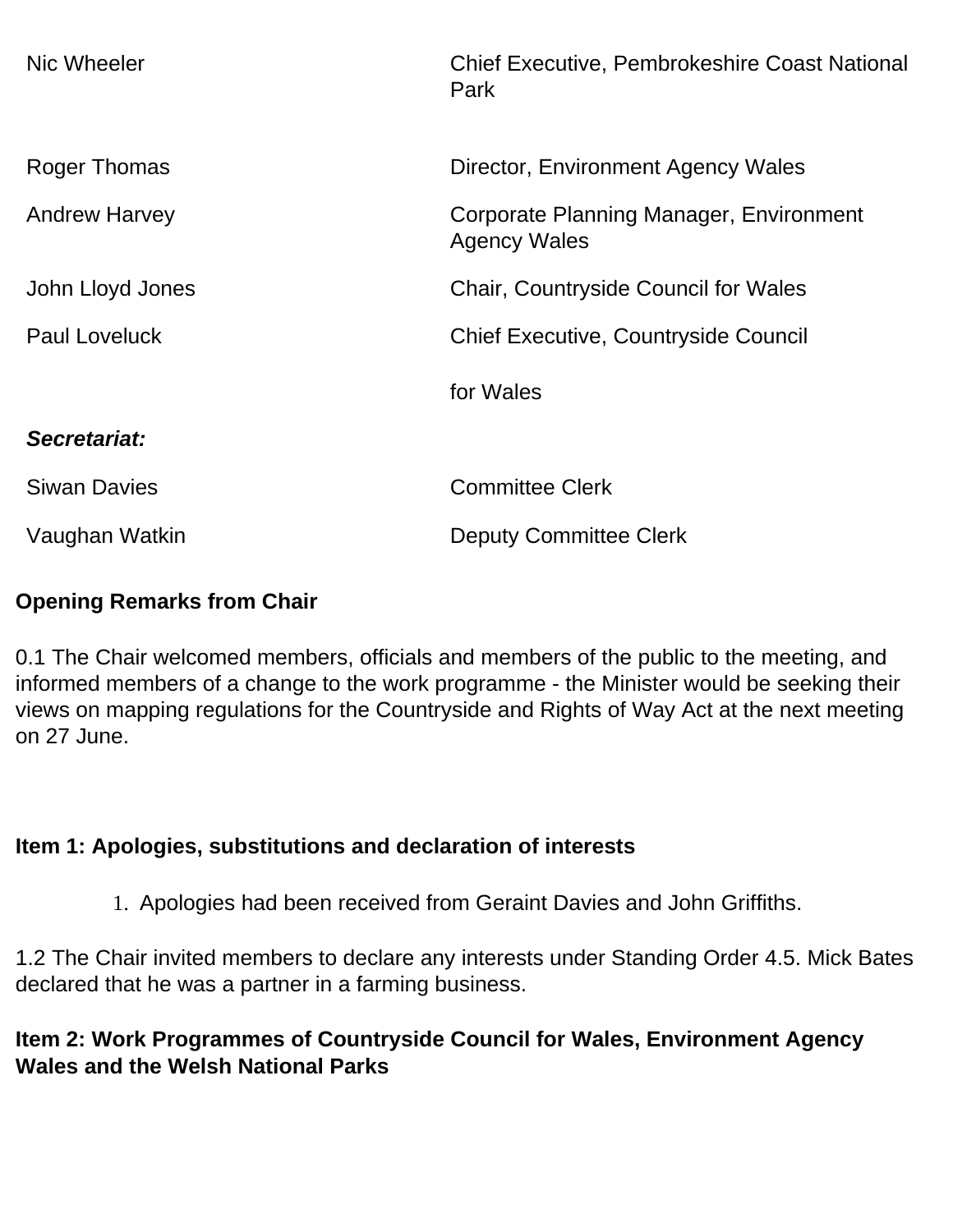EPT-11-01 (p 1) - Countryside Council for Wales: proposed Corporate Plan 2002-05

EPT-11-01 (p 2) - Environment Agency Wales: Forward Look

EPT-11-01 (p 3) - Welsh National Parks: Corporate Programme 2002-05

2.1 The Chair welcomed attendees to the meeting, and congratulated Chris Gledhill on his recent appointment as Chief Executive of Brecon Beacons National Park.

2.2 Presentations were made by each organisation setting out their vision, priorities for the coming year and beyond, and requests for additional funding. Presenters also highlighted how their organisation's objectives contributed to the objectives of the National Assembly, and how they were working together to meet shared targets.

2.3 The following were the main points covered in questions from members:

### **National Park Authorities**

- Planning National Parks were often perceived to be stricter than other local planning authorities. This was not the case, and last year the National Parks had approved 92% of planning applications. The composition of planning committees reflected the need to assess local applications against all-Wales guidance;
- Access the National Parks had worked in partnership with farmers and landowners in opening up local paths. The Minister had encouraged local authorities to open up the countryside to the public, and it was anticipated that footpaths outside foot and mouth infected areas would be open by the end of June;
- Additional funding this was sought to take forward the delivery of national priorities at local level, and was over and above the provisional increase agreed by the National Assembly;
- Office accommodation at Brecon the current accommodation did not meet Health and Safety standards or comply with the Disability Discrimination Act. The National Park considered that a purchase offered better value for money in the longer term than leasing. The Minister would investigate lower cost options with the National Park;
- $\bullet$  Europarc conference it was suggested that the National Assembly share ownership of the event, the first to be hosted by a Welsh National Park. Members suggested that the costs be met from delegates' fees.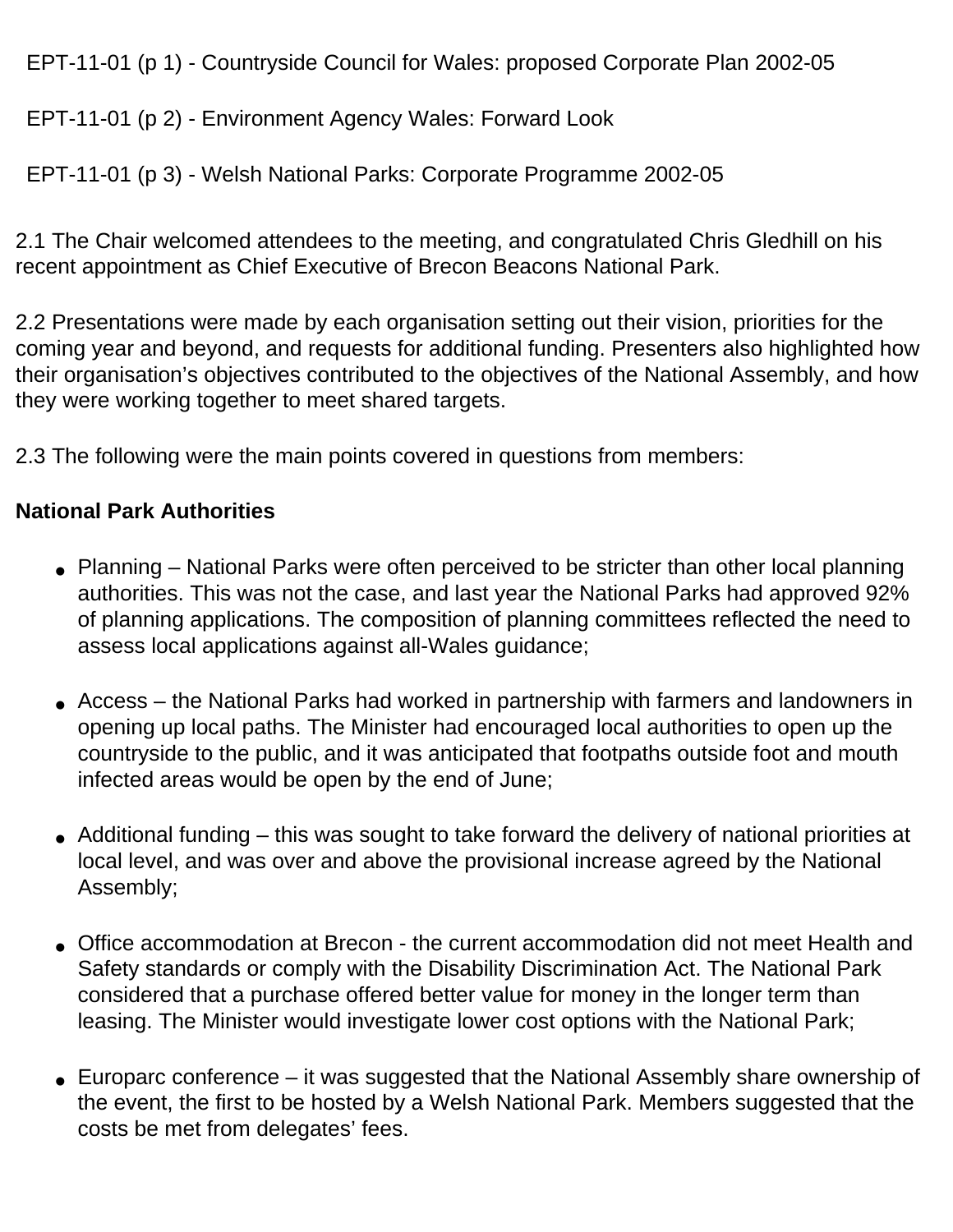## **Countryside Council for Wales (CCW)**

- Work delayed staff prevented from undertaking field work by the foot and mouth outbreak had been diverted to desk work, such as drawing up management statements for Sites of Special Scientific Interest (SSSIs). There were no financial savings to be carried forward from staffing, but savings had been achieved by reduced travelling and use of video conferencing facilities;
- Mapping rights of way difficulties had arisen because of restrictions, but draft maps were currently being prepared from existing vegetation maps, which would be supplemented by information collected in the field in due course;
- Partnerships CCW had expertise in advising on and managing the distribution of grants to partners. Targets were set for each partnership and the projects were monitored by CCW to ensure that they delivered value for money;
- Sustainable Development a joint study group had been established with the National Parks, National Trust, Environment Agency and the Welsh Development Agency;
- Advice CCW had not undertaken any environment impact assessments prior to providing their advice to the National Assembly on proposed test sites for Genetically Modified crops. The National Assembly had not requested that any assessments be undertaken, and that CCW did not consider it appropriate to do so without a direction.

### **Environment Agency**

- $\bullet$  Vision the vision was for the environment as a whole, not the Agency. It would be achieved by working in partnership with other organisations;
- Challenges and themes the majority of the Agency's challenges related to regulatory work, which contributed to the themes, all aimed at providing a better quality environment;
- England and Wales pressures preparatory work for EC schemes could not be funded from charging, and grant in aid was sought to cover the cost of work the Agency in Wales was taking forward with colleagues in England. "Wales only" pressures had been identified by the State of the Environment Report and included developing and supporting the waste strategy;
- Public perception efforts were being made to change public perception of the Agency,